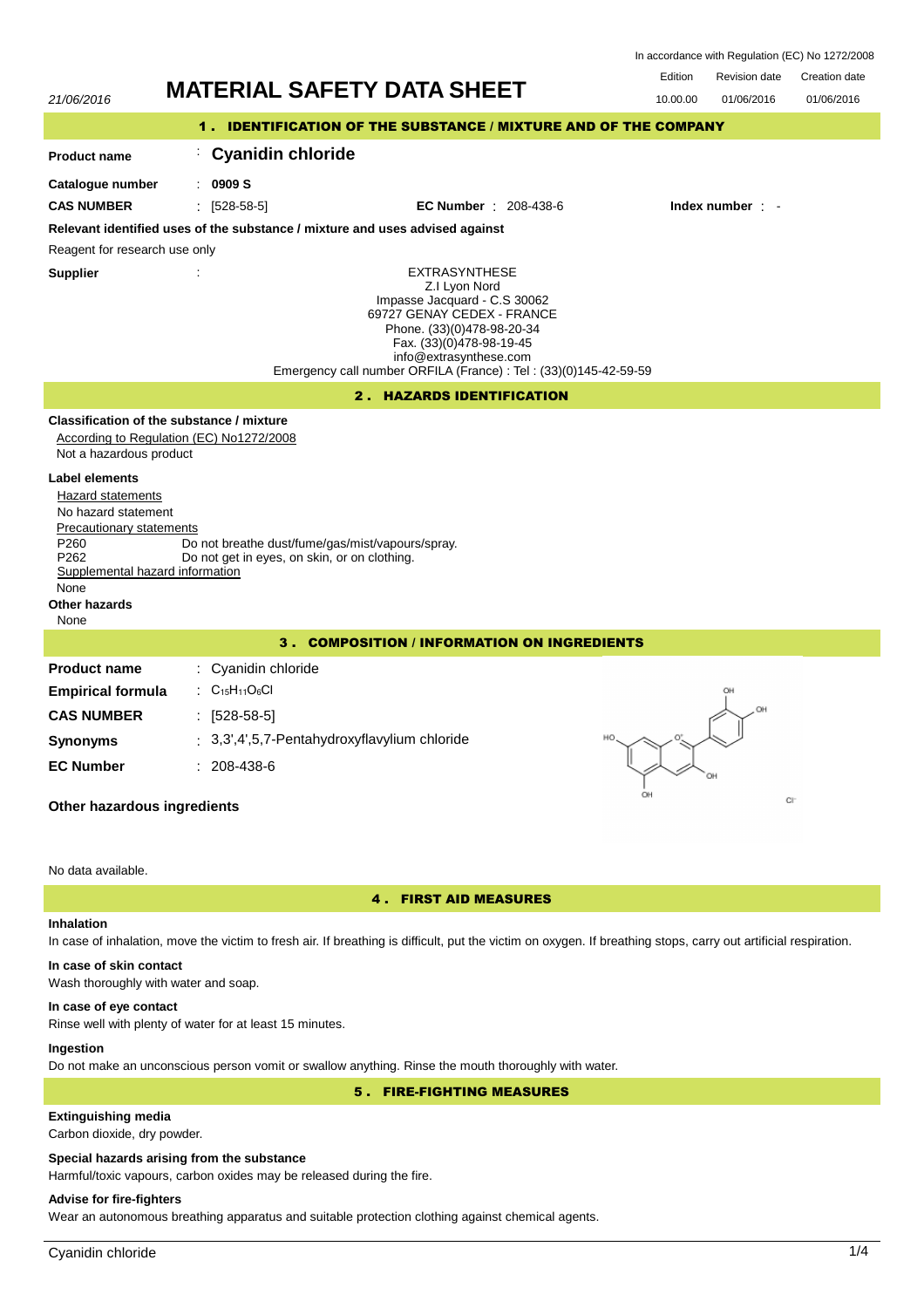#### 6 . ACCIDENTAL RELEASE MEASURES

#### **Personal precautions**

Use personal protective equipment. Evacuate the personnel from the contaminated zone. Ensure adequate ventilation.

#### **Environnemental precautions**

Keeping away from drains, surface and ground waters.

#### **Methods and materials for containment and cleaning up**

Clean up without creating dust and place in adapted and sealed containers for elimination. Wash the contaminated aera with water and soap. Confine washing water and dispose of it complying with the local regulations. After cleaning, quickly eliminate traces of water with a product absorbing liquids (for example : sand, sawdust, universal binder, Kieselguhr).

## 7 . HANDLING AND STORAGE

## **Precautions for safe handling**

Avoid formation of dust. Avoid contact with skin and eyes. During handling, wear suitable personal protective equipment (see section 8). Follow the normal measures for preventive fire protection.

**Specific handling** No data available.

**Specific end use(s)**

# No data available

#### **Conditions for safe storage, including any incompatibilities**

Store in a cool well-ventilated place. Keep container tightly closed in a dry place away from light.

Store at <-15°C

#### 8 . EXPOSURE CONTROL/PERSONAL PROTECTION

## **Respiratory protection**

Wear imperatively an appropriated mask/respirator, tested and approved by standards such as NIOSH (US) or CEN (EU).

#### **Hand protection**

Handle with protective gloves. The selected gloves have to satisfy the specifications of EU Directive 89/686/EEC and the standard EN 374 derived from it.

## **Eye protection**

Wear safety glasses.

## **Skin protection**

Wear suitable protective clothing according to the quantity and the level of activity of the substance at the workplace.

| <b>PHYSICAL AND CHEMICAL PROPERTIES</b><br>9.         |                           |  |  |  |
|-------------------------------------------------------|---------------------------|--|--|--|
| Information on basic physical and chemical properties |                           |  |  |  |
| Physical state                                        | : Powder                  |  |  |  |
| Color                                                 | : No data available.      |  |  |  |
| Solubility in                                         | : Ethyl alcohol (Soluble) |  |  |  |
| Melting point                                         | : No data available.      |  |  |  |
| Initial boiling point                                 | : No data available.      |  |  |  |
| Flash point                                           | : No data available.      |  |  |  |
| рH                                                    | : No data available.      |  |  |  |
| Partition coefficient: n-octanol/water                | : No data available.      |  |  |  |
| Auto-ignition temperature                             | : No data available.      |  |  |  |
| Decomposition temperature                             | : No data available.      |  |  |  |
| Viscosity                                             | : No data available.      |  |  |  |
| Arthur and the function of the con-                   |                           |  |  |  |

## **Other information**

No data available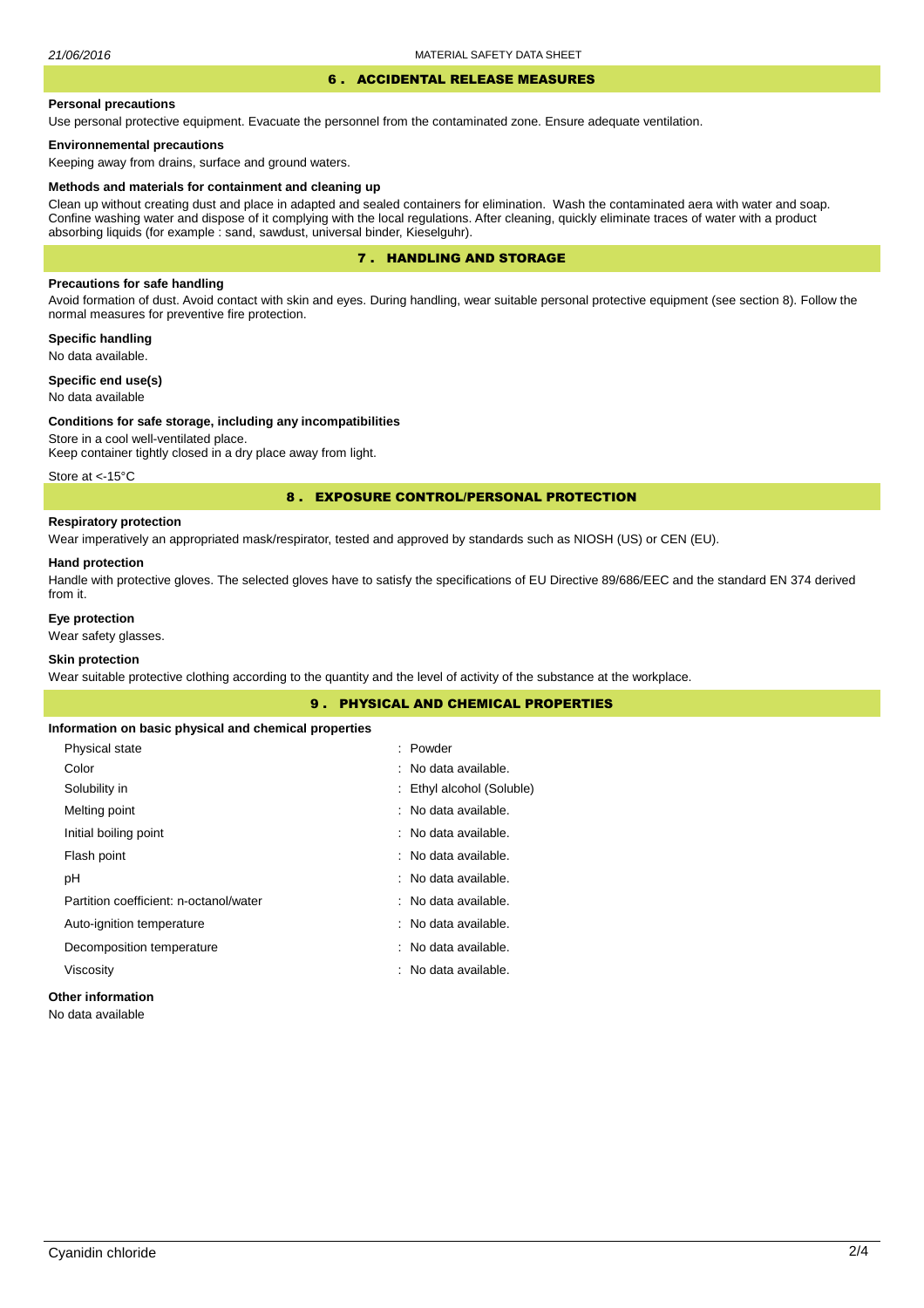#### 10 . STABILITY AND REACTIVITY

# **Reactivity**

No data available.

## **Chemical stability**

Stable under recommanded storage conditions.

#### **Possibility of hazardous reactions**

No hazardous reactions during storage and handling complying with the instructions.

**Conditions to avoid**

No data available.

**Incompatible materials**

No data available.

#### **Hazardous decomposition products**

No hazardous decomposition products if the instructions for handling and storage are respected. During high overheating of the substance or during a fire, hazardous decomposition products may be produced.

# 11 . TOXICOLOGICAL INFORMATION

## **Acute oral toxicity**

No data available.

# **Acute dermal toxicity**

No data available.

## **Acute inhalation toxicity**

No data available.

## **Skin Corrosion**

No data available.

#### **Skin Irritation**

No data available.

#### **Serious Eye Damage**

No data available.

# **Eye Irritation**

No data available.

## **Respiratory Sensitisation**

No data available.

#### **Skin Sensitisation**

No data available.

## **Germ Cell Mutagenicity**

No data available.

## **Carcinogenictiy**

No data available.

# **Reproductive Toxicity**

No data available.

# **Specific Target Organ Toxicity - Single Exposure**

No data available.

## **Specific Target Organ Toxicity - Repeated Exposure**

No data available.

#### **Aspiration Hazard**

No data available.